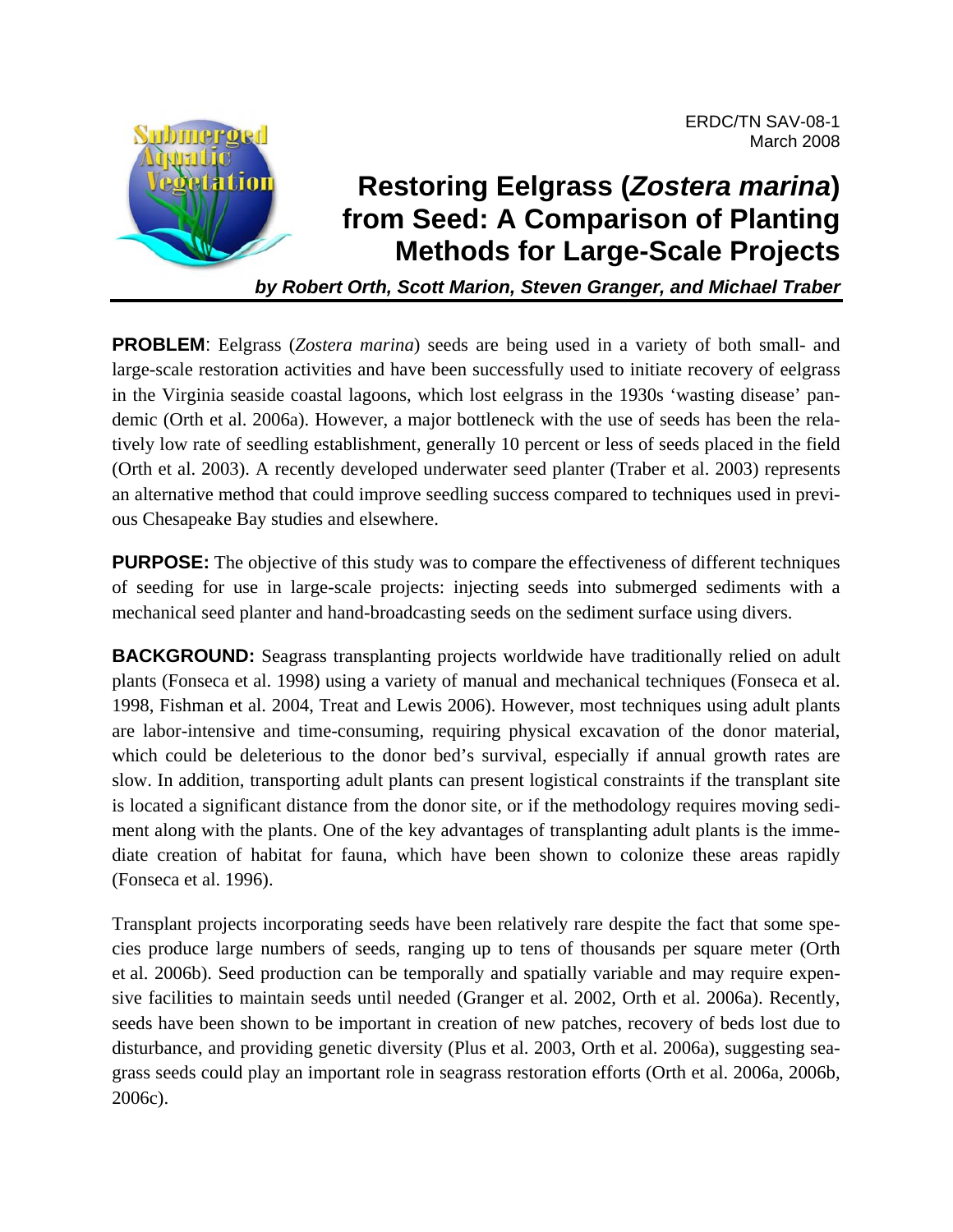## **METHODS:**

**Study Sites:** Three sites were chosen for the comparison test based on results of previous seed experiments and ongoing seagrass restoration efforts (Harwell and Orth 1999, Orth et al. 2003). Two sites were located in Chesapeake Bay: Mumfort Island in the York River, and Burtons Point in the Piankatank River (Figure 1). The third site was located in Spider Crab Bay, one of the coastal bays of the lower Delmarva Peninsula (Figure 1). All sites historically supported dense stands of eelgrass (Orth and Moore 1984) and were at water depths between 0.5 and 1.0 m (Mean Low Water). All sites were unvegetated at the time of planting and had predominantly sandy sediments (Table 1) (Orth et al. 2003).

**Design and Procedure:** Three methods of seeding were tested in this experiment. The first method was a mechanical seed planter (Traber et al. 2003), which consisted of a benthic sled that creates furrows into which a seed-gel mixture is extruded and buried by a weighted pad (Figure 2), and a pump that supplies a mixture of eelgrass seeds and suspension gel through flexible tubing to a manifold (distribution) system located on the sled (Figure 3). The gel (Knox® gelatin in this case) provides a viscous medium for pumping and keeps seeds in suspension in the supply chamber, allowing a predictable rate of seed delivery controlled directly by the pump speed (Figure 4) (Traber et al. 2003). The gelatin was prepared just prior to the experiment and kept chilled on ice until mixing with each batch of seeds. This cooling is essential, as the viscosity of the gelatin varies with temperature. The sled buries seeds to a depth of 1-2 cm below the sediment surface through eight injectors distributed along its 1-m width (Figure 5).



Figure 1. Map of the study areas.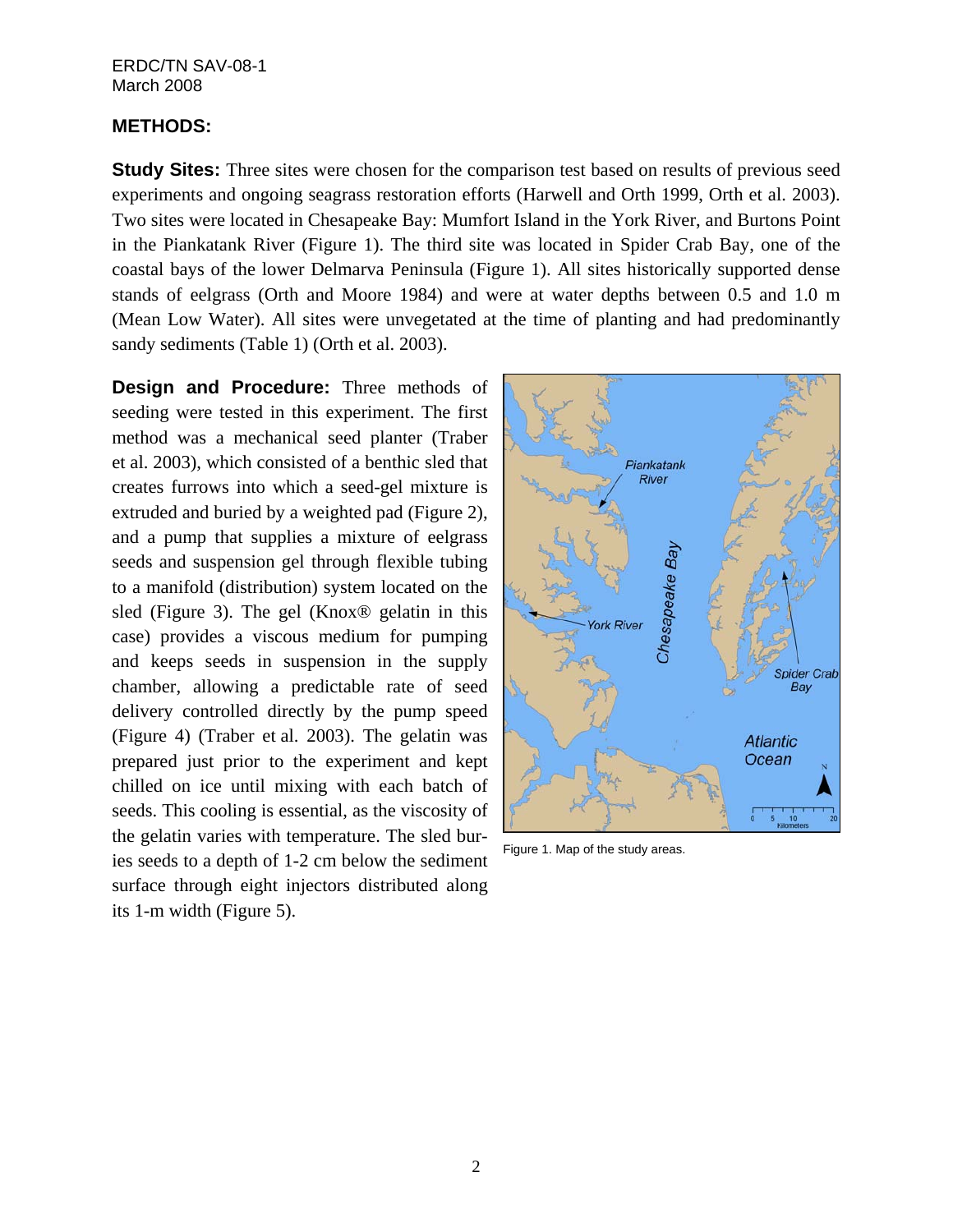

Figure 2. Zostera marina seed planting sled. Figure 3. Seed/gel pumping mechanism.



Figure 4. Seeds suspended in gel. Figure 5. Spring-loaded seed injecting nozzles.

| Table 1. Sediment Grain Size Distribution and Organic Content at the Planting Sites |  |  |  |  |  |
|-------------------------------------------------------------------------------------|--|--|--|--|--|
| (mean $+/-$ standard deviation, $n = 3$ ) (Orth et al. 2003).                       |  |  |  |  |  |
|                                                                                     |  |  |  |  |  |

| ∥Site                            | % Sand     | % Silt/Clay | % Organic  |
|----------------------------------|------------|-------------|------------|
| York River (Mumfort Island)      | 96.6(0.6)  | 3.4(0.6)    | 0.62(0.00) |
| Piankatank River (Burtons Point) | 98.6(0.5)  | 1.4(0.5)    | 0.73(0.07) |
| Spider Crab Bay                  | 86.2 (4.6) | 13.8(4.1)   | 1.41(0.36) |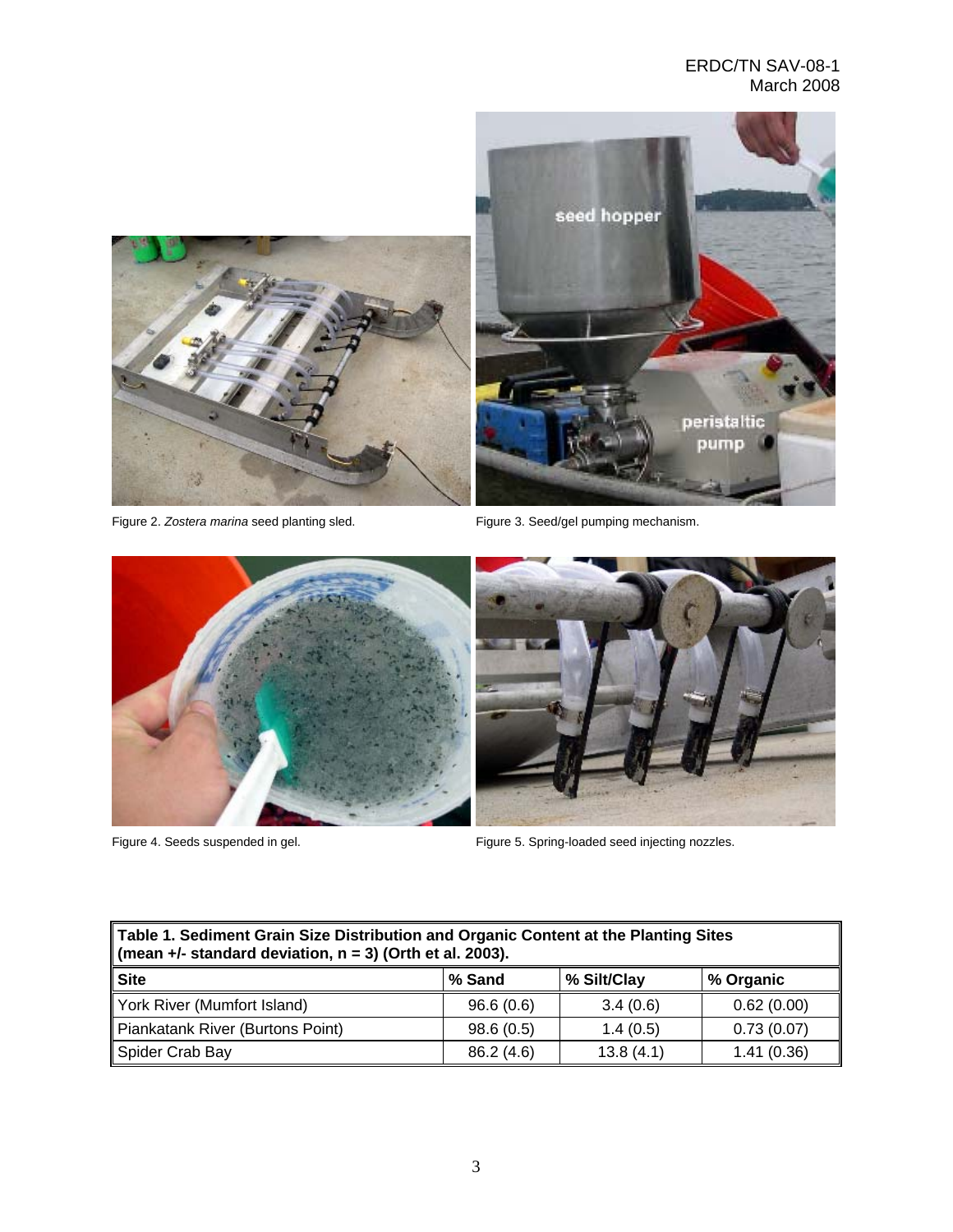In the second method, seeds were hand broadcast directly on the sediment surface. Seeds on the sediment surface do not move far from where they settle (Orth et al. 1994) and this method has been successfully used in previous seed experiments (Orth et al. 2003) and restoration efforts in the Chesapeake region (Orth et al. 2006a).

A third method was created to test for potential effects of the gel used in the mechanical planter. For this treatment, a diver used a hand-held pipette to inject seeds without any gel below the sediment surface at a similar depth to that achieved by the mechanical planter. Seeds were gently injected into haphazardly placed lines in a 1-m-wide band along the 10-m line.

At each site, six replicates of the three treatments were created, each receiving 3,000 seeds planted in 1-m-wide by 10-m-long strips (designed to match the planting pattern created by the planting sled). Replicates were positioned randomly in two rows of nine strips, with 10 m between parallel strips and 20 m between rows. To establish the machine test strips, the pump was placed in a johnboat and pulled along the 10-m strip by a winch on an anchored boat, with the sled towed directly behind the johnboat (Figure 6). For broadcast strips, seeds were scattered by a diver along the entire strip. For the hand-buried seeds, small batches of seeds were pipetted into multiple linear rows along the 10-m plot, roughly simulating the pattern created by the machine.

Seeds were harvested by hand collecting mature reproductive shoots with viable seeds from established beds in late May 2005. Seeds are generally released from the flowering shoots from mid-May into early June in Chesapeake Bay. Harvested shoots were placed in nylon mesh bags, returned to the laboratory, and placed in flow-through, circular,  $3.8 \text{--} m<sup>3</sup>$  outdoor tanks that were shaded (approximately 50 percent) and aerated. Shoots were maintained in the tanks for up to 8 weeks until mid- to late July to allow for decom- Figure 6. Pumping seeds to the deployed planting sled. position of the shoots and release of



seeds. Remaining stem and leaf material was removed by sieving. Harvested seeds were then kept in aerated re-circulating tanks held at ambient water temperatures and salinity. Seed planting occurred in September 2005, prior to the initiation of seed germination in the late fall (Orth and Moore 1983, Moore et al. 1993). Seed viability was assessed by planting three replicate batches of 10 seeds 5-7 mm deep in seived natural sediment. Sediment containers were held inside a greenhouse in flow-through seawater at ambient water temperatures. Germination was assessed in January (when germination was complete) by sieving the sediment and retrieving all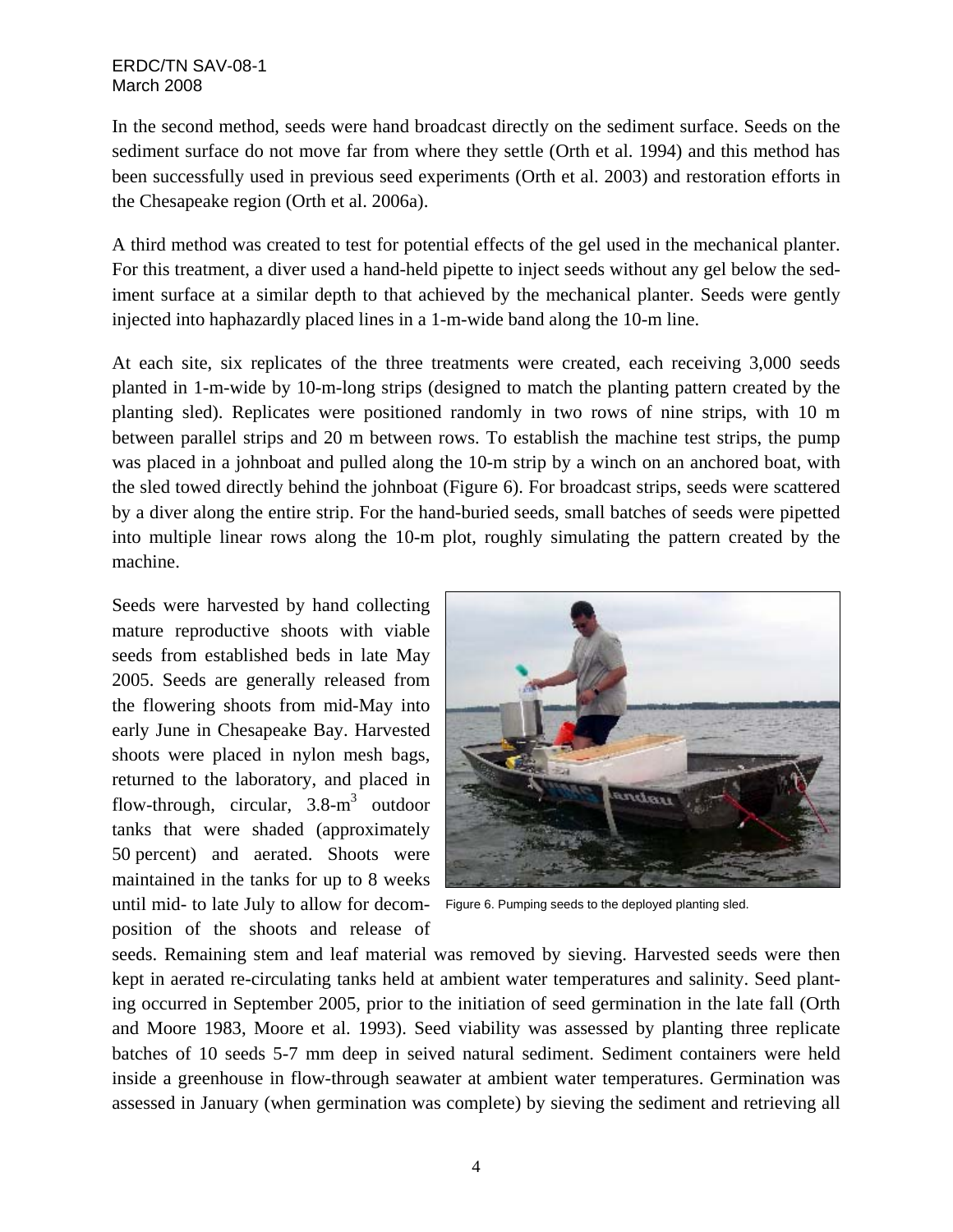planted seeds. The seed source used in this experiment exhibited 53 percent germination, somewhat lower than the maximum rates achieved in the lab in past years (80-90 percent), but substantially higher than rates observed in the field in this and other experiments conducted in 2005.

Seedlings were assessed in April 2006, when they could be most accurately counted by divers. A 4-m<sup>2</sup> quadrat divided into 16- to 0.25-m<sup>2</sup> cells was placed at the beginning of each line and all seedlings were recorded in each  $0.25 \text{ m}^2$  cell. The quadrat was moved along the line to cover the entire 10-m line plus an additional 2 m at each end of the line. A 2-m area to either side of the line was also surveyed, for a total of 84  $m^2$  evaluated. Where necessary, seedlings were destructively sampled to count all seedlings. When seedlings occurred in clumps, sediment was gently removed to ensure an accurate count of seedlings, or in the case of large clumps, were excavated and returned to the laboratory for counting. The number of seedlings occurring individually and within clumps was recorded for each treatment.

**Statistical analysis:** The influence of site and seeding method on initial seedling establishment was assessed by Poisson regression. This approach is preferable to a "standard" parametric analysis of variance among treatments because the response variable represents counts of relatively rare events (< 10 percent of seeds germinating), which do not follow a normal distribution. The large number of observations (54,000 seeds/site) also lends well to this approach. Poisson regression has the advantage of providing an odds ratio; that is, the odds that a single seed will result in a seedling under the "test" condition (in this case, machine-planted or pipette-injected) relative to the "reference" condition (hand-broadcast), rather than simply an indication that the treatments differ. Analyses were conducted using the GENMOD procedure in SAS version 9.1 software (SAS Institute, Cary, NC), with the scale factor set to log (n).

**RESULTS:** Burying seeds, either with or without gel, had an overall positive effect on seedling establishment, but the effectiveness and the best method varied among sites (Figure 7). Poisson regression showed that across all sites the planting machine increased the odds of successful seedling establishment by a factor of 1.57 relative to hand-broadcast seeds, and injecting the seeds directly, without gel, increased the odds by a factor of 2.09. However, variability in physical and biological characteristics of the substrate among sites caused substantial differences in effectiveness. Individual regression models fit for each site showed no effect of method at the York River site, a 4.0-fold increase by the planting machine at the Piankatank (but no increase for hand-injected seeds), and a 2.55-fold increase for hand-injected seeds in Spider Crab Bay (but no increase for machine-planted seeds).

Clumping of seedlings occurred almost exclusively at the Spider Crab site, also the site of the highest seedling establishment rates for all treatments (Figure 8). At that site, clumping was prevalent in the pipette treatments (49.3 percent of seedlings in that treatment), rare in the broadcast treatments (3.4 percent), and absent from machine-planted plots. In the 31 clumps found, the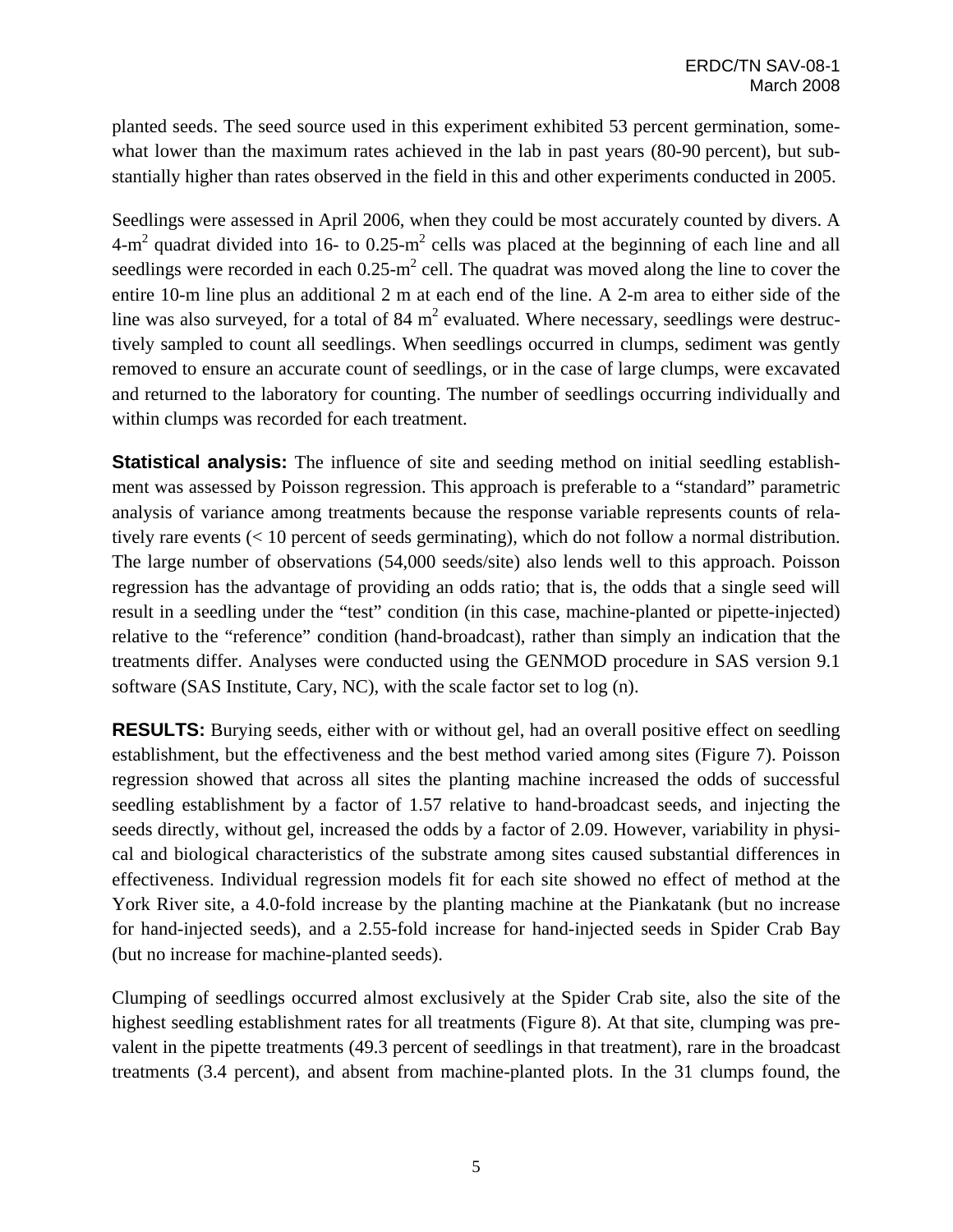mean number of seedlings per clump was  $51 \pm 32.4$  SD (standard deviation), and the range was 8-142.



Figure 7: Mean initial seedling establishment of seeds distributed by three methods  $(n = 6,$  error bars indicate standard error).



Figure 8. Mean percentage of planted seeds emerging as seedlings at low density (unclumped) or in high-density clusters presumed detrimental to survival of most seedlings at the Spider Crab Bay site  $(n = 6, 5, 6$  for broadcast, pipette, and machine, respectively. Error bars indicate standard error).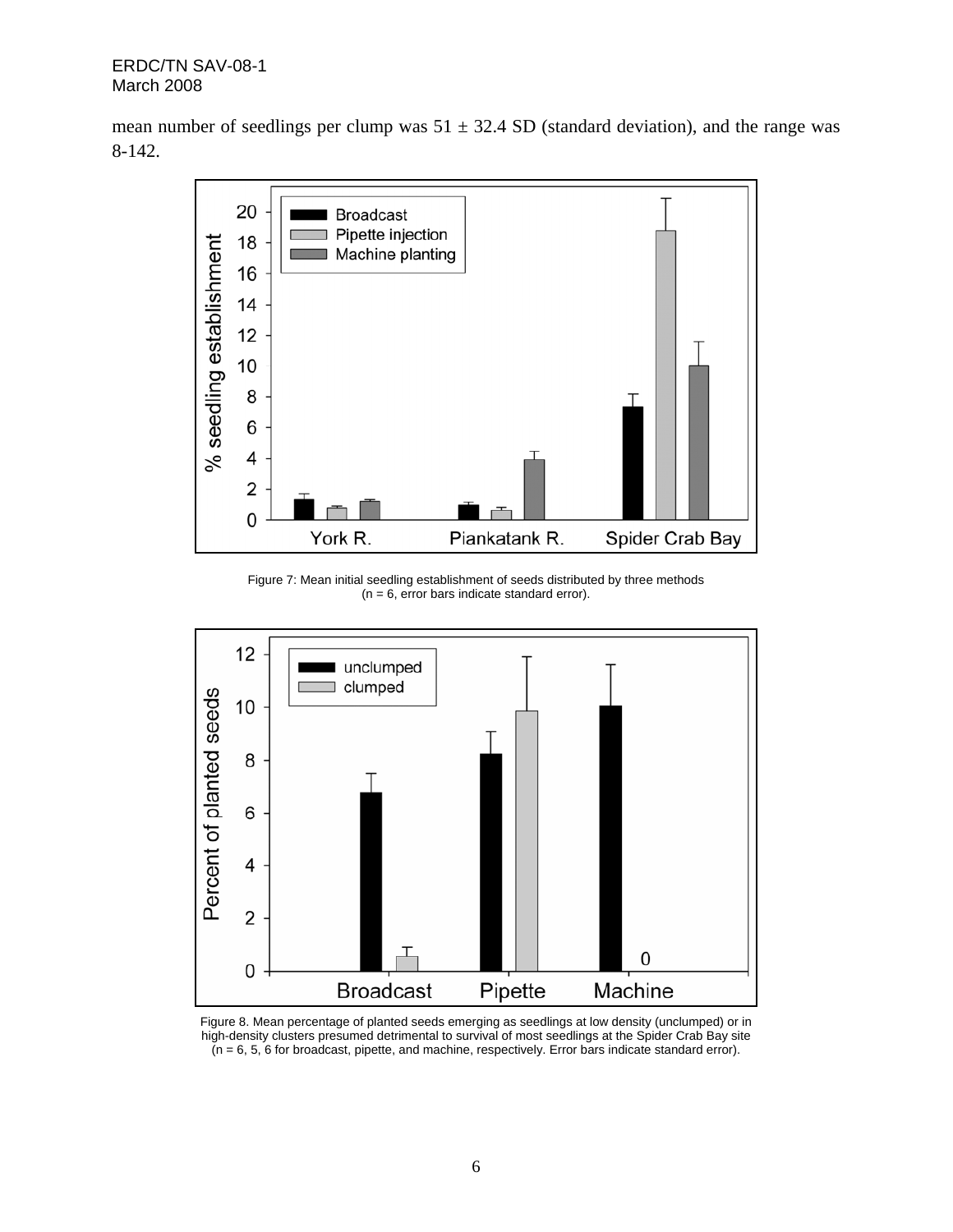**DISCUSSION:** The seed planting machine showed promise for increasing seedling establishment relative to seed broadcasting, but its effectiveness varied among the three restoration sites tested. Differences in sediment characteristics and energetic regimes at the sites may explain these patterns. The two sites with generally low seedling success (York and Piankatank) have sediments that contain a higher percentage of sand, have relatively little biogenic structure, and were both exposed to high-energy storm conditions in the late fall and winter during the early stages of seedling development. The reason for the difference in machine effectiveness between the York and Piankatank is unknown, though the slightly smaller silt/clay fraction at the Piankatank may be an important parameter, given the need for seedlings' developing root hairs and rhizomes to anchor in the sediment.

At the Piankatank, the seeds injected into the sediment by hand (without any gel) had similar success to those broadcast on the surface, while the machine-planted seeds achieved roughly four times that rate of establishment, implying that the presence of the gel, rather than simply the burial of the seeds, may have played an important role at that site. The protein-based gelatin is easily soluble in seawater, and should have dissipated quickly under field conditions, so the mechanism of any potential gel impact is unclear. Two theoretical mechanisms are proposed:

- 1. If buried gelatin did not disperse, and provided a source of organic material for microbial metabolism, locally lowered sediment oxygen levels could have stimulated seed germination (Moore et al. 1993).
- 2. Residual gel may have helped bind sediments, stabilizing the substrate in the planting tracks, which would help developing seedlings resist being scoured out by winter storm waves.

Why a similar pattern was not observed in the York is unclear, but the authors believe that the generally low seedling success at these two sites was primarily a result of high physical disturbance of developing seedlings. The two sites differ in exposure (N/NE at the Piankatank, W/SW at the York), so storm systems would be expected to impact the sites differently.

At the coastal bay site, however, the gel did not have an additional beneficial effect; instead, the machine-planted seeds underperformed those injected without gel (10 percent versus 19 percent seedling establishment), and were marginally better than broadcast seeds (8 percent). That site features softer, more cohesive sediments, much lower wave energy, rich biogenic structures (worm tubes, burrows, clams), and presumably a shallow oxygen penetration depth due to higher organic content. Loss of developing seedlings due to physical disturbance and sediment resuspension is thought to be a much less important process at this site.

The observed clumping of seedlings in hand-injected treatments may be important at the Spider Crab Bay site. For example, developing seedlings in dense clumps may be more resistant to physical disruption, or there may be some as-yet unidentified chemical cue, caused by developing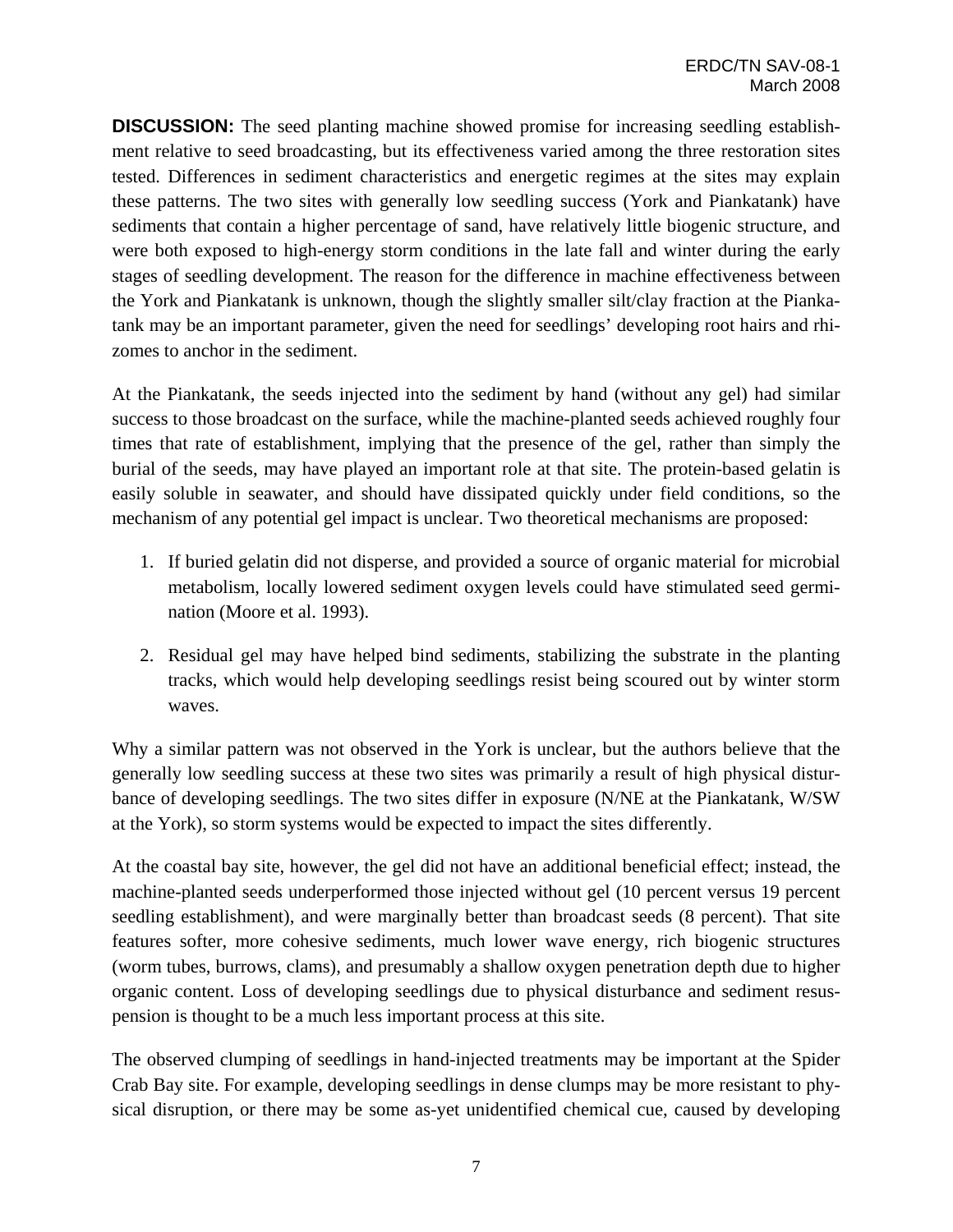seedlings, that enhances germination of nearby seeds. The planting machine apparently distributed seeds very evenly, with no seedling clumps found at the Spider Crab site. To determine whether the gel had any direct impact on germination at that site, further experimentation would be necessary to separate potential independent effects of clumping and gel.

The pattern of low seedling establishment rates (generally less than 10 percent, and commonly 1-5 percent) has been consistent across years and with different tests of seed dispersal timing and dispersal mechanisms (Orth et al. 2003, unpublished data). The machine planter significantly increased seedling establishment at the Piankatank site to 4 percent, where seedling establishment rates of only 1 percent or less in previous years (Harwell and Orth 1999; unpublished data). However, this low rate remains the major bottleneck in seed-based restoration projects, especially where seed supplies are limited.

The low rates of seedling establishment may be a function of spatial and temporal variability in both biotic and abiotic factors influencing seed and seedling survival once seeds are dispersed. Seeds on the sediment surface can be eaten by a variety of predators such as blue crabs, hermit crabs, and mud crabs (Wigand and Churchill 1988, Fishman and Orth 1996). Seeds could be buried at depths that do not allow successful emergence of the cotyledon (Churchill 1992). Alternatively, seeds germinating at shallow depths may be more susceptible to uprooting if roots are poorly anchored or sediments are not cohesive and are easily eroded during wintertime storms. Elucidating potential seed loss mechanisms and their variability in space and time at each site may be important in ensuring significant survival of seeds.

Another key factor that could influence seed losses is the timing of seed dispersal in relationship to seed germination, and understanding the cues that control seed germination (Orth et al. 2006b). In the Chesapeake Bay region, *Z. marina* seed germination appears to be temperature dependent, occurring in November and early December when water temperatures drop below 15° C. Factors controlling seed germination include water temperature and sediment redox potential (Moore et al. 1993); germination is thought to be inhibited by oxygen. Because the depth at which sediment redox potential cues germination can vary by sediment type (e.g. coarse sandy sediments would be expected to have a different profile than silty sand), and which can also vary with temperature, the depth at which a seed is buried can also be important in seedling establishment.

One advantage of the machine planter appears to be the evenness in which seeds are dispersed and subsequently emerge. No clumping of seeds was noted in the machine treatments at the Spider Crab Bay site, the site with the highest number of established seedlings. This lack of clumping is related to how seeds are delivered and maintained on the bottom once injected by the machine planter. Seeds, which are negatively buoyant and will settle rapidly in water-filled containers (Orth et al. 1994), once mixed in the agar-based gel, remain suspended as long as the gel remains in a solid phase, and are then pumped into the bottom where they remain in the gel until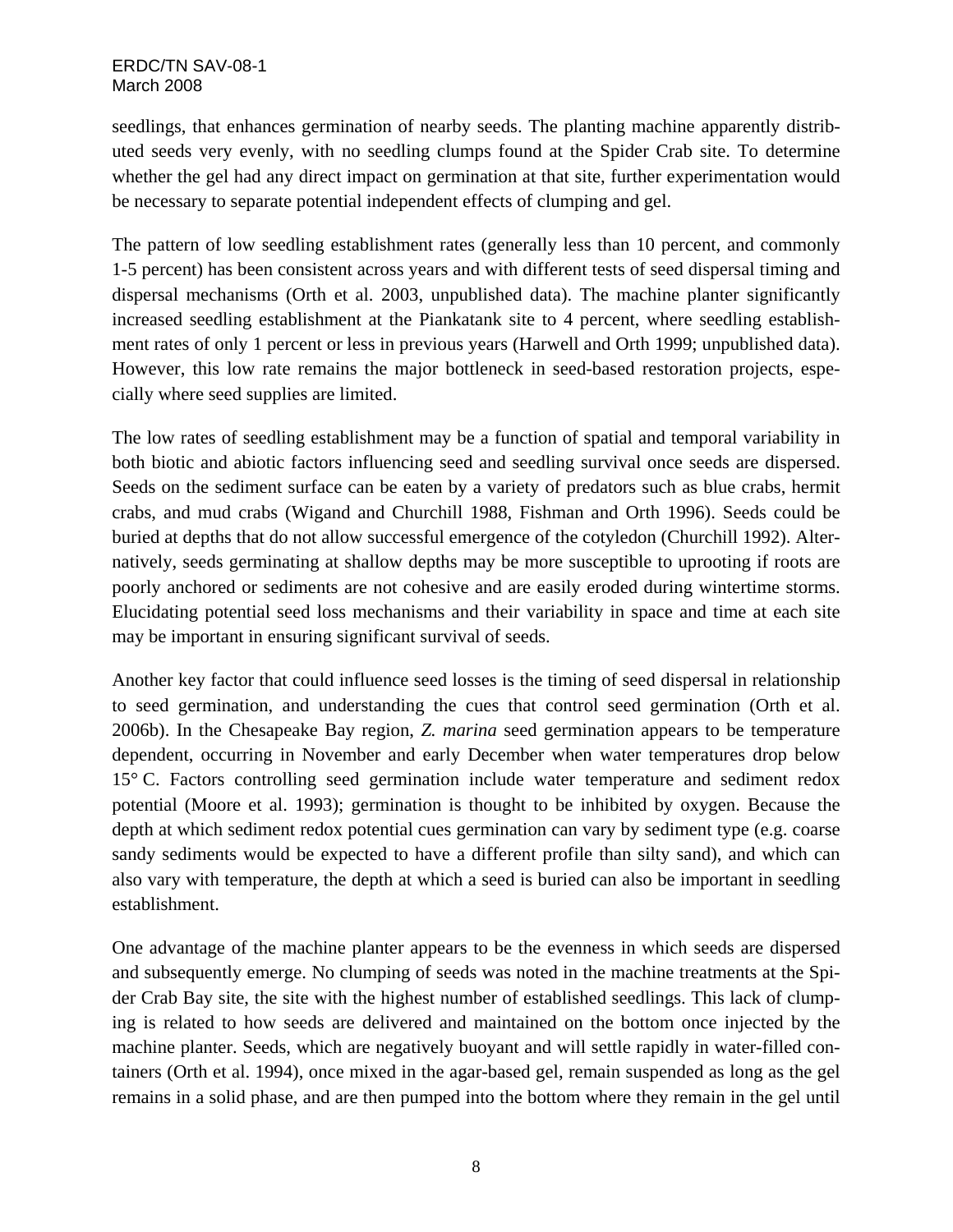covered by the sled. Seeds in the hand-held injector were not embedded in gel and were subject to the divers' ability to push seeds out of the syringe at a slow rate, ensuring a constant rate of seed release. At the Spider Crab site, an even rate of seed injection was not achieved, although the rate of establishment was very high. No clumping of seedlings was noted at the other sites, which may have been more a result of far fewer seedlings establishing.

While survivorship of seedlings was not tracked in these clumps, field observations from other ongoing work (unpublished data), and the literature (Granger et al. 2000) suggest that only a small proportion of these clumped seedlings will actually survive and contribute to patch formation. Thus, while significantly more seedlings established in the hand-injected treatment in Spider Crab Bay, the competition among seedlings within clumps would likely reduce surviving adult plants to numbers closer to those of the machine-planted plots, where seedling competition was minimal.

**POTENTIAL FOR FUTURE USE:** Interest in seagrass restoration is increasing worldwide as the value of seagrass ecosystems is increasingly recognized by scientists, managers, and regulators (Orth et al. 2000, 2006b). In an attempt to minimize the labor-intensive nature of manual planting methods, mechanical methods have been developed in both the United States and Australia. These mechanical methods have primarily been developed for adult plants, and have met with varying degrees of success (Paling et al. 2001a, 2001b; Fishman et al. 2004). Each has distinct limitations in their operating procedures (e.g. depth limitations, donor bed locations, or requiring plants grown from expensive nursery operations, need for SCUBA divers, weather limitations). While seagrass seeds have had limited use in seagrass restoration programs, and have had a bottleneck in seedling establishment rates (Orth et al. 2003), seeds have been shown to be critical in natural bed recovery following disturbances (Plus et al. 2003) and in initiating recovery in systems where seed recruitment is rare (Orth et al. 2006b). By developing an efficient mechanical planter to increase the seedling establishment rate of seeds in restoration efforts, seeds could prove to be a more rapid and possibly economical method for restoring seagrass beds.

Each of the methods examined here has requirements that need to be considered in the restoration process. All methods require an efficient method of storing seeds from the collection period until dispersal. The mechanical seed planter requires an anchored second boat with an electric pull system that draws the planting machine back to the anchored boat as the seeds are being injected into the bottom. This ensures a constant delivery of seeds yielding the more even distribution of seeds. The machine planter requires a pre-made gel matrix for seed delivery; the requirement in this case was 5 gal for two 10-m lines. The gel must be kept cool during the entire process. Submerged objects such as rocks, tree stumps, or old pilings, as well as high wind conditions, can compromise the efficient operation of the planter. The broadcast method requires only one individual to disperse the seeds either underwater or from a boat, and can be conducted under more compromising wind conditions. There is little control over where seeds eventually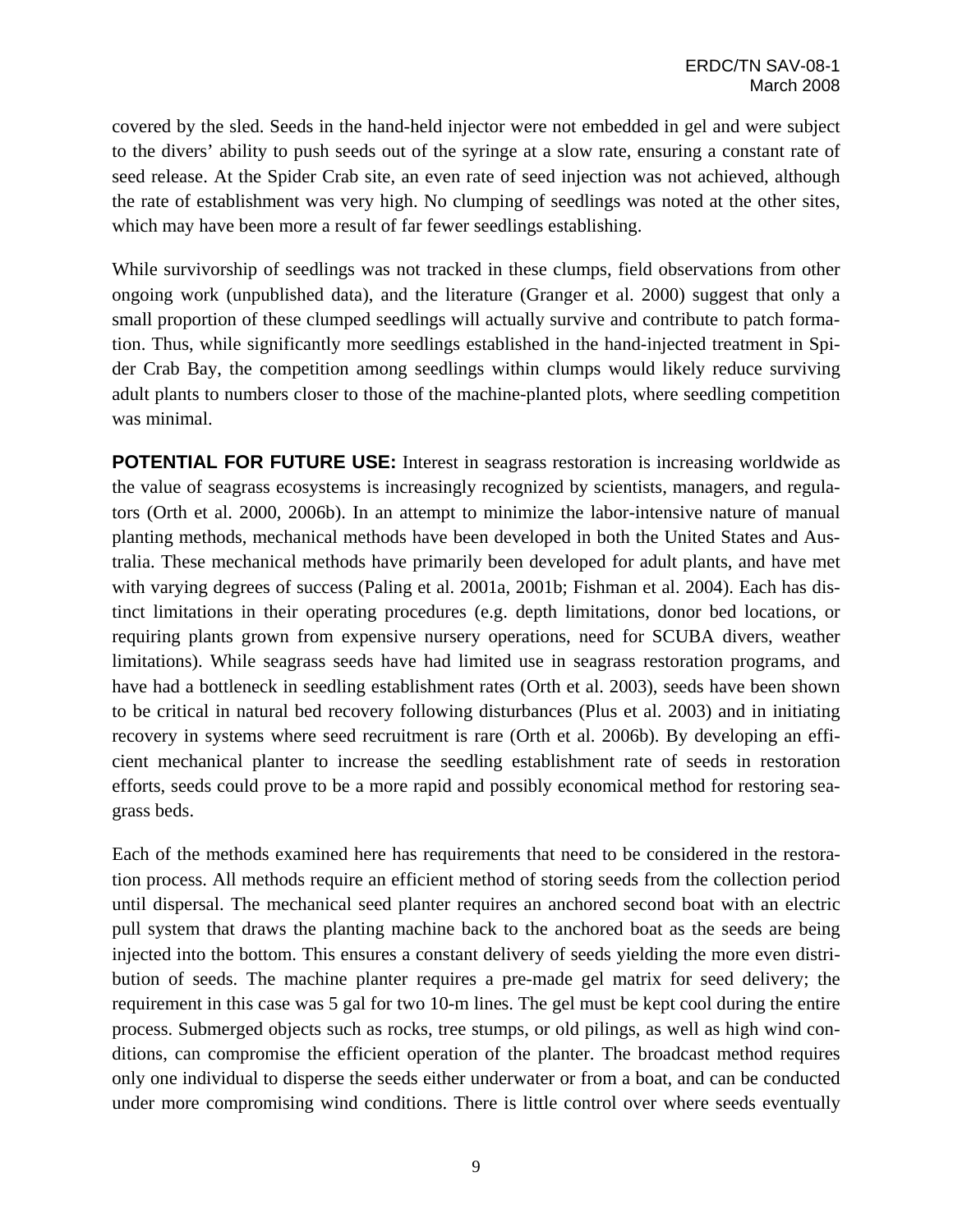settle, which will be dependent on sediment surface features (Orth et al. 1994), while seeds placed into the sediment with the mechanical planter can be more evenly spread and are not constrained by sediment features.

**ACKNOWLEDGEMENTS:** The authors gratefully acknowledge the contributions of Martin Wunderly and Cory Holbert during the field component of this study. Partial support of this project by NOAA's Chesapeake Bay Program Grant NA05NMF4571250 is also gratefully acknowledged.

**POINTS OF CONTACT:** For more information, contact Professor Robert J. Orth (*[jjorth@vims.edu](mailto:jjorth@vims.edu)*), Department of Biological Sciences, Virginia Institute of Marine Science, School of Marine Science, College of William and Mary, Gloucester Pt., Virginia 23062; or Dr. Deborah Shafer (*[Deborah.J.Shafer@usace.army.mil](mailto:Deborah.J.Shafer@usace.army.mil)*), U.S. Army Engineer Research and Development Center, 3909 Halls Ferry Road, Vicksburg, MS 39180.

This technical note should be cited as follows:

Orth, R., S. Marion, S. Granger, and M. Traber. 2008. *Restoring eelgrass (Zostera marina) from seed: A comparison of planting methods for large-scale projects*. SAV Technical Notes Collection. ERDC/TN SAV-08-1. Vicksburg, MS: U.S. Army Engineer Research and Development Center.

### **REFERENCES**

- Churchill, A. C. 1992. Growth characteristics of *Zostera marina* seedlings under anaerobic conditions. *Aquatic Botany* 43: 379-392.
- Fishman, J. R., and R. J. Orth. 1996. Effects of predation on *Zostera marina* seed abundance. *Journal of Experimental Marine Biology and Ecology* 198: 11-26.
- Fishman, J. R., R. J. Orth, S. Marion, and J. Bieri. 2004. A comparative test of mechanized and manual transplanting of eelgrass, *Zostera marina*, in Chesapeake Coastal Ocean Office, Silver Spring, MD.
- Fonseca, M. S., D. L. Meyer, and M. O. Hall. 1996. Development of planted seagrass beds in Tampa Bay, Florida, U.S.A. II. Faunal components. *Marine Ecology Progress Series* 132: 141-156.
- Fonseca, M. S., W. J. Kenworthy, and G. W. Thayer. 1998. *Guidelines for the conservation and restoration of seagrasses in the United States and adjacent waters*. NOAA Coastal Ocean Program Decision Analysis Series No. 12. Silver Spring, MD: NOAA Coastal Ocean Office.
- Granger, S. L., M. S. Traber, and S. W. Nixon. 2000. The influence of planting depth and density on germination and development of *Zostera marina* L. seeds. *Biologia Marina Mediterranea* 7:55-58.
- Granger, S., M. Traber, S. W. Nixon, and R. Keyes. 2002. *A practical guide for the use of seeds in eelgrass (Zostera marina L.) restoration. Part 1. Collection, processing, and storage,* ed. M. Schwartz. Narragansett, RI: Rhode Island Sea Grant.
- Harwell, M. C., and R. J. Orth. 1999. Eelgrass (*Zostera marina* L.) seed protection for field experiments and implications for large scale restoration. *Aquatic Botany* 64:51-61.